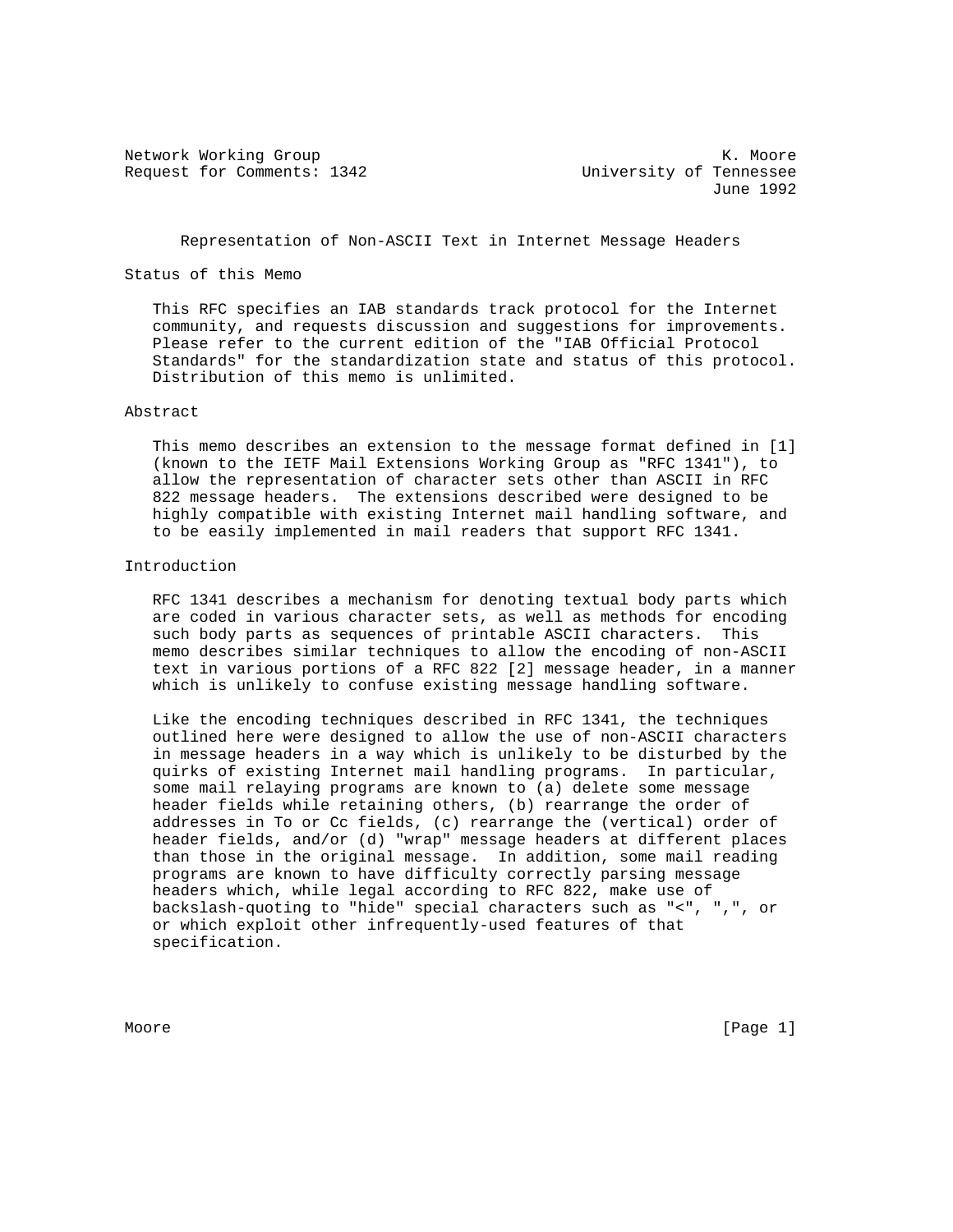While it is unfortunate that these programs do not correctly interpret RFC 822 headers, to "break" these programs would cause severe operational problems for the Internet mail system. The extensions described in this memo therefore do not rely on little used features of RFC 822. Instead, certain sequences of "ordinary" printable ASCII characters (which are assumed to be unlikely to otherwise appear in message headers) are reserved for use as encoded data. The characters used in these encodings are restricted to those which do not have special meanings in the context in which the encoded text appears.

### Encodings

 An "encoded-word" is a sequence of printable ASCII characters that begins with "=?", ends with "?=", and has two "?"s in between. It specifies a character set and an encoding method, and also includes the original text encoded as ASCII characters, according to the rules for that encoding method.

 A mail composer that implements this specification will provide a means of inputing non-ASCII text in header fields, but will translate these fields (or appropriate portions of these fields) into encoded words before inserting them into the message header.

 A mail reader that implements this specification will recognize encoded-words when they appear in certain portions of the message header. Instead of displaying the encoded-word "as is", it will reverse the encoding and display the original text in the designated character set.

 An "encoded-word" is more precisely defined by the following EBNF grammar, using the notation of RFC 822:

encoded-word = "=" "?" charset "?" encoding "?" encoded-text "?" "="

charset = token ; legal charsets defined by RFC 1341

encoding = token  $\therefore$  Either "B" or "Q"

token = 1\*<Any CHAR except SPACE, CTLs, and tspecials>

tspecials = "(" / ")" / "<" / ">" / "@" / "," / ";" / ":" / "\" / <"> / "/" / "[" / "]" / "?" / "." / "="

encoded-text =  $1*$ <Any printable ASCII character other than "?" or ; SPACE> (but see "Use of encoded-words in message ; headers", below)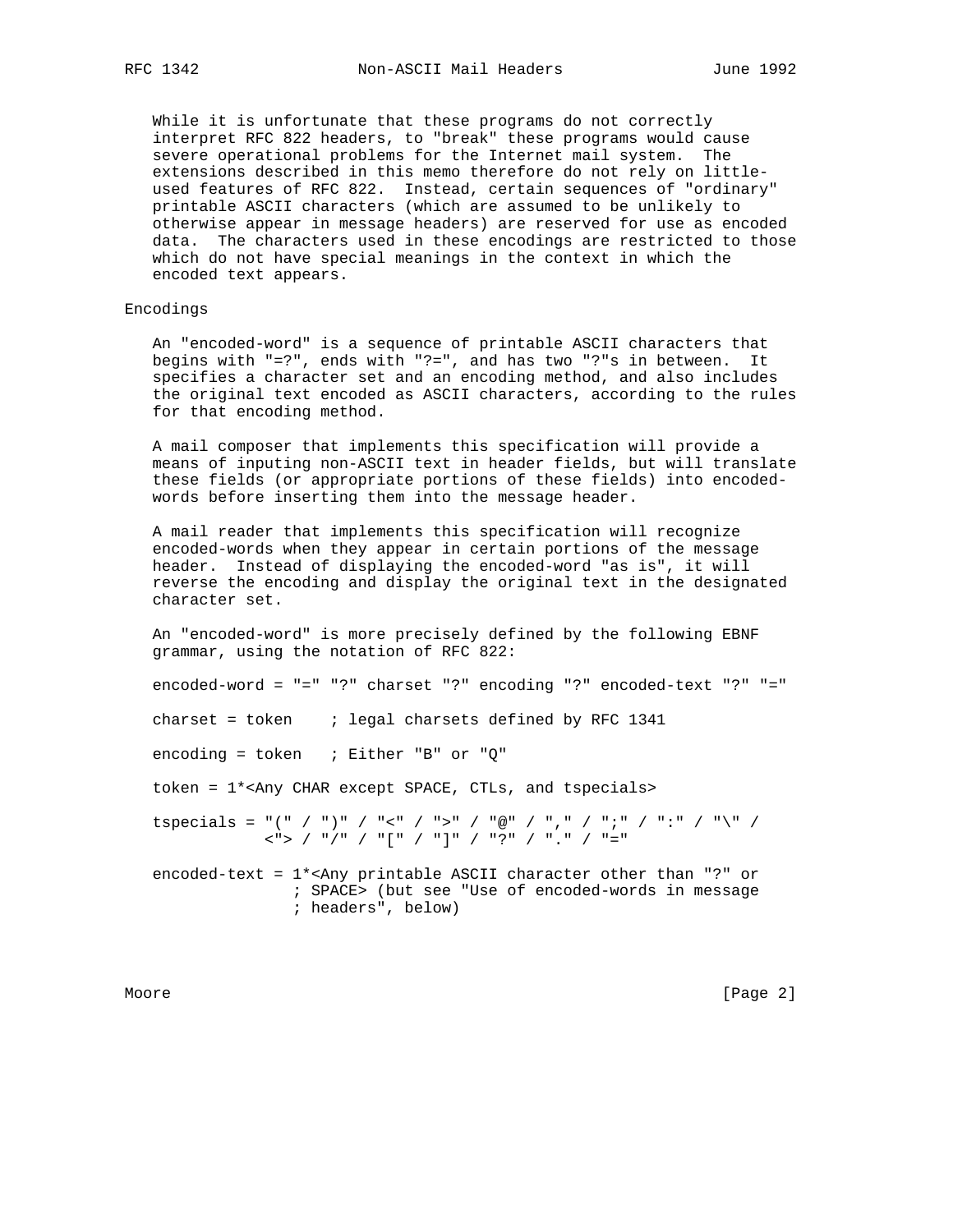An encoded-word may not be more than 75 characters long, including charset, encoding, encoded-text, and delimiters. If it is desirable to encode more text than will fit in an encoded-word of 75 characters, multiple encoded-words (separated by SPACE or newline) may be used. Message header lines that contain one or more encoded words should be no more than 76 characters long. NOTE: These restrictions are included not only to ease interoperbility through internetwork mail gateways, but also to impose a limit on the amount of lookahead a header parser must employ (while looking for a final ?= delimiter) before it can decide whether a token is an encoded-word or something else.

 Initially, the legal values for "encoding" are "Q" and "B". These encodings are described below. The "Q" encoding is recommended for use with Latin character sets, and the "B" encoding for all others. Nevertheless, a mail reader which claims to recognize encoded-words MUST be able to accept either encoding for any character set which it supports.

 Only a subset of the printable ASCII characters may be used in encoded-text. The SPACE character is not allowed, so that the beginning and end of an encoded-word are obvious. The "?" character is used within an encoded-word to separate the various portions of the encoded-word from one another, and thus cannot appear in the encoded-text portion. Other characters are also illegal in certain contexts. For example, an encoded-word in a "phrase" preceeding an address in a From header field may not contain any of the "specials" defined in RFC 822. Finally, certain other characters are disallowed in some contexts, to ensure reliability for messages that pass through internetwork mail gateways.

 The "B" encoding automatically meets these requirements. The "Q" encoding allows a wide range of printable characters to be used in non-critical locations in the message header (e.g., Subject), with fewer characters available for use in other locations.

The "B" encoding

 The "B" encoding is identical to the "BASE64" encoding defined by RFC 1341.

The "Q" encoding

 The "Q" encoding is similar to the "Quoted-Printable" content transfer-encoding defined in RFC 1341. It is designed to allow text containing mostly ASCII characters to be decipherable on an ASCII terminal without decoding.

Moore [Page 3]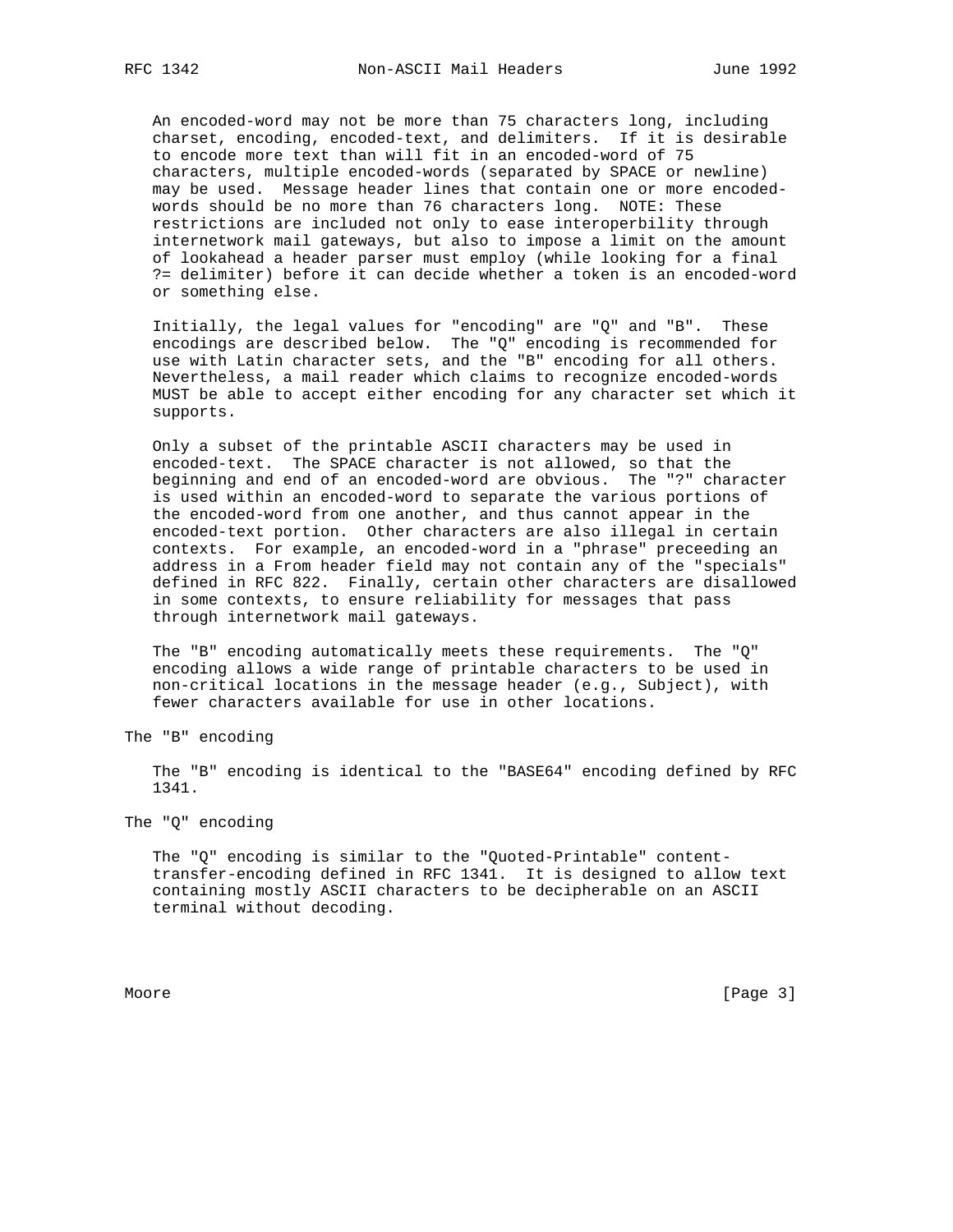- 1. Any 8-bit value may be represented by a "=" followed by two hexadecimal digits. For example, if the character set in use were ISO-8859-1, the "=" character would thus be encoded as "=3D", and a SPACE by "=20".
- 2. The 8-bit hexadecimal value 20 (e.g., IS0-8859-1 SPACE) may be represented as "\_" (underscore, ASCII 95.). (This character may not pass through some internetwork mail gateways, but its use will greatly enhance readability of "Q" encoded data with mail readers that do not support this encoding.) Note that the " " always represents hexadecimal 20, even if the SPACE character occupies a different code position in the character set in use.
- 3. 8-bit values which correspond to printable ASCII characters other than "=", "?", "\_" (underscore), and SPACE may be represented as those characters. (But see "Use of encoded-words in message headers", below).

#### Character sets

 In an encoded-word, the character set associated with the unencoded text is specified by a charset. A charset can be any of the character set names allowed in an RFC 1341 "charset" parameter of a "text/plain" body part. (See section 7.1.1 of RFC 1341 for a list of valid charset parameters).

 When there is a possibility of using more than one character set to represent the text in an encoded-word, and in the absence of private agreements between sender and recipients of a message, it is recommended that members of the ISO-8859-\* series be used in preference to other character sets. Among the various ISO-8859-\* character sets, the lowest-numbered set which contains all of the required characters should be used.

## Use of encoded-words in message headers

 A sequence of one or more encoded-words is used to represent non- ASCII textual data within a header field. An encoded-word must be separated from an adjacent encoded-word, "word", "text", "ctext", or "special" by a linear white-space character or a newline. When displaying a particular header field" (in the RFC 822 sense) containing one or more encoded-words, an unencoded SPACE character that immediately follows the encoded-word is not displayed. A newline that immediately follows an encoded-word is not displayed unless the encoded-word is the last token in that "field". (This is to allow the use of multiple encoded-words to represent long strings of unencoded text, without having to separate encoded-words where spaces occur in the unencoded text.)

Moore [Page 4] [Page 4] [Page 4] [Page 4] [Page 4] [Page 4] [Page 4] [Page 4] [Page 4] [Page 4] [Page 4] [Page 4] [Page 4] [Page 4] [Page 4] [Page 4] [Page 4] [Page 4] [Page 4] [Page 4] [Page 4] [Page 4] [Page 4] [Page 4]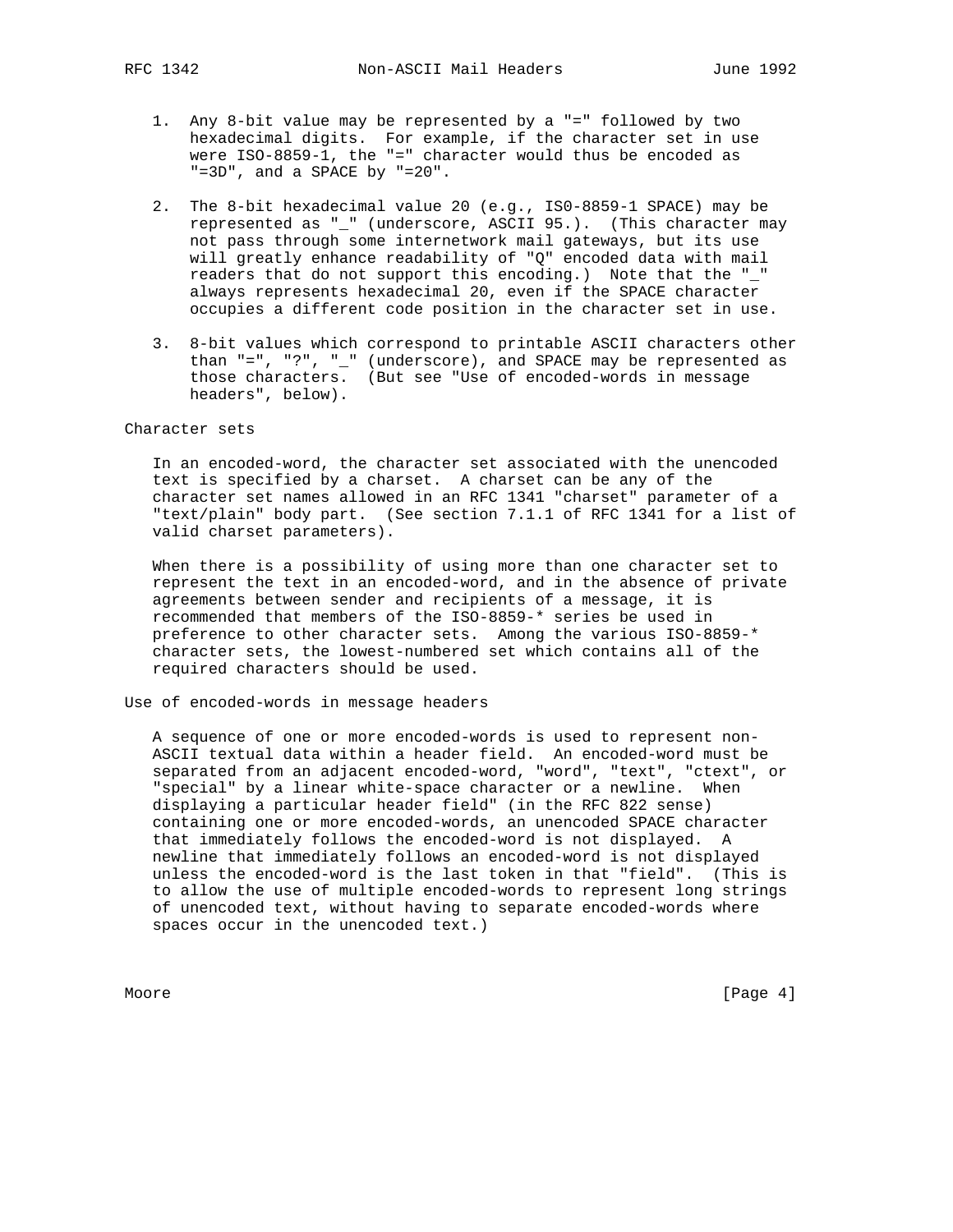An encoded-word may appear in a message header or body part header according to the following rules:

- An encoded-word may replace a "text" token (as defined by RFC 822) in: (1) a Subject or Comments header field, (2) any extension message header field, (3) any user-defined message header field, or (4) any RFC 1341 body part header field (such as Content-Description) for which the field body contains only "text"s.
- An encoded-word may appear within a comment delimited by "(" and ")", i.e., wherever a "ctext" is allowed. More precisely, the RFC 822 EBNF definition for "comment" is amended as follows:

comment = "(" \*(ctext / quoted-pair / comment / encoded-word) ")"

 A "Q"-encoded encoded-word which appears in a comment MUST NOT contain the characters  $"(","")" or "\\".$ 

- As a replacement for a "word" entity within a "phrase", for example, one that precedes an address in a From, To, or Cc header. The EBNF definition for phrase from RFC 822 thus becomes:

phrase = 1\*(encoded-word / word)

 In this case the set of characters that may be used in a "Q"-encoded encoded-word is restricted to: <upper and lower case ASCII letters, decimal digits, "!", "\*", "+", "-", "/", "=", and "\_" (underscore, ASCII 95.)>.

 These are the ONLY locations where an encoded-word may appear. In particular, an encoded-word MUST NOT appear in any portion of an "address". In addition, an encoded-word MUST NOT be used in a Received header field.

 Whenever such words appear in a header being displayed, an enlightened mail reader will decode the text and render it appropriately.

 Only textual data (printable and white space characters) should be encoded using this scheme. However, since these encoding schemes allow the encoding of arbitrary 8-bit values, mail readers that implement this decoding should also ensure that display of the decoded data on the recipient's terminal will not cause unwanted side-effects.

 Use of these methods to encode non-textual data (e.g., pictures or sounds) is not defined by this memo. Use of encoded-words to represent strings of purely ASCII characters is allowed, but discouraged.

Moore [Page 5] [Page 5] [Page 5] [Page 5] [Page 5] [Page 5] [Page 5] [Page 5] [Page 5] [Page 5] [Page 5] [Page 5] [Page 5] [Page 5] [Page 5] [Page 5] [Page 5] [Page 5] [Page 5] [Page 5] [Page 5] [Page 5] [Page 5] [Page 5]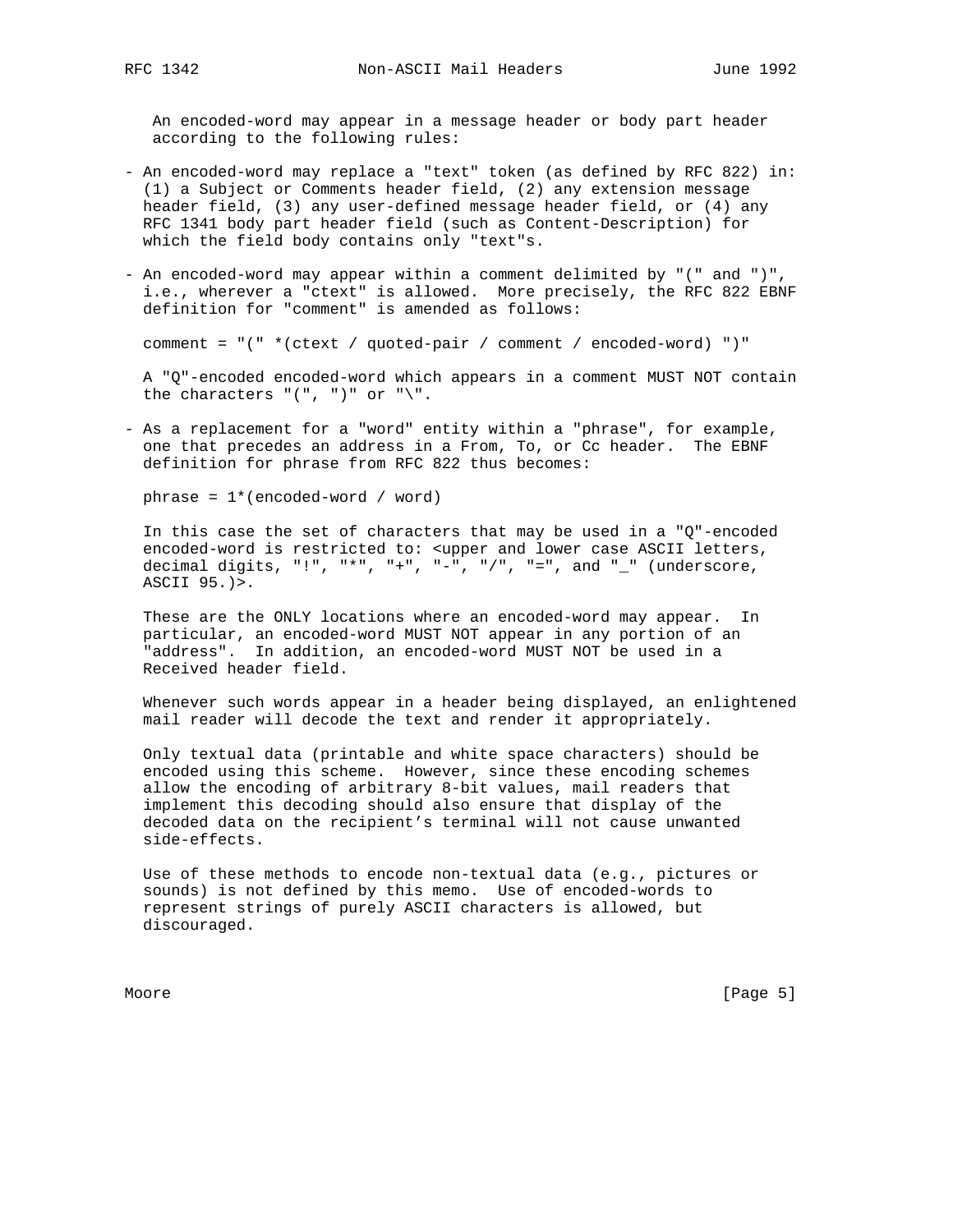Recognition of encoded-words in message headers.

 An encoded-word may be distinguished from an ordinary "word", "text", or "ctext", as follows: An encoded-word begins with "=?", ends with "?=", contains exactly four "?" characters including the delimiters, and is followed by a SPACE or newline. If the "word", "text", or "ctext" does not meet the above tests, it should be displayed as it appears in the message header.

 If the mail reader does not support the character set used, it may either display the encoded-word as ordinary text (i.e., as it appears in the header), or it may substitute an appropriate message indicating that the decoded text could not be displayed.

#### Conformance

 A mail composing program claiming compliance with this specification MUST ensure that any string of printable ASCII characters in a message header that begins with "=?" and ends with "?=" be a valid encoded-word.

 A mail reading program claiming compliance with this specification must be able to distinguish encoded-words from "text", "ctext", or "word"s anytime they appear in appropriate places in message headers. The program must be able to display unencoded text if the character set is "US-ASCII". For the ISO-8859-\* character sets, the mail reading program must at least be able to display the characters which are also in the ASCII set.

#### Examples

 From: =?US-ASCII?Q?Keith\_Moore?= <moore@cs.utk.edu> To: =?ISO-8859-1?Q?Keld\_J=F8rn\_Simonsen?= <keld@dkuug.dk> CC: =?ISO-8859-1?Q?Andr=E9\_?= Pirard <PIRARD@vm1.ulg.ac.be> Subject: =?ISO-8859-1?B?SWYgeW91IGNhbiByZWFkIHRoaXMgeW8=?= =?ISO-8859-2?B?dSB1bmRlcnN0YW5kIHRoZSBleGFtcGxlLg==?=

 From: =?ISO-8859-1?Q?Olle\_J=E4rnefors?= <ojarnef@admin.kth.se> To: ietf-822@dimacs.rutgers.edu, ojarnef@admin.kth.se Subject: Time for ISO 10646?

 To: Dave Crocker <dcrocker@mordor.stanford.edu> Cc: ietf-822@dimacs.rutgers.edu, paf@comsol.se From: =?ISO-8859-1?Q?Patrik\_F=E4ltstr=F6m?= <paf@nada.kth.se> Subject: Re: RFC-HDR care and feeding

Moore [Page 6] [Page 6] [Page 6] [Page 6] [Page 6] [Page 6] [Page 6] [Page 6] [Page 6] [Page 6] [Page 6] [Page 6] [Page 6] [Page 6] [Page 6] [Page 6] [Page 6] [Page 6] [Page 6] [Page 6] [Page 6] [Page 6] [Page 6] [Page 6]